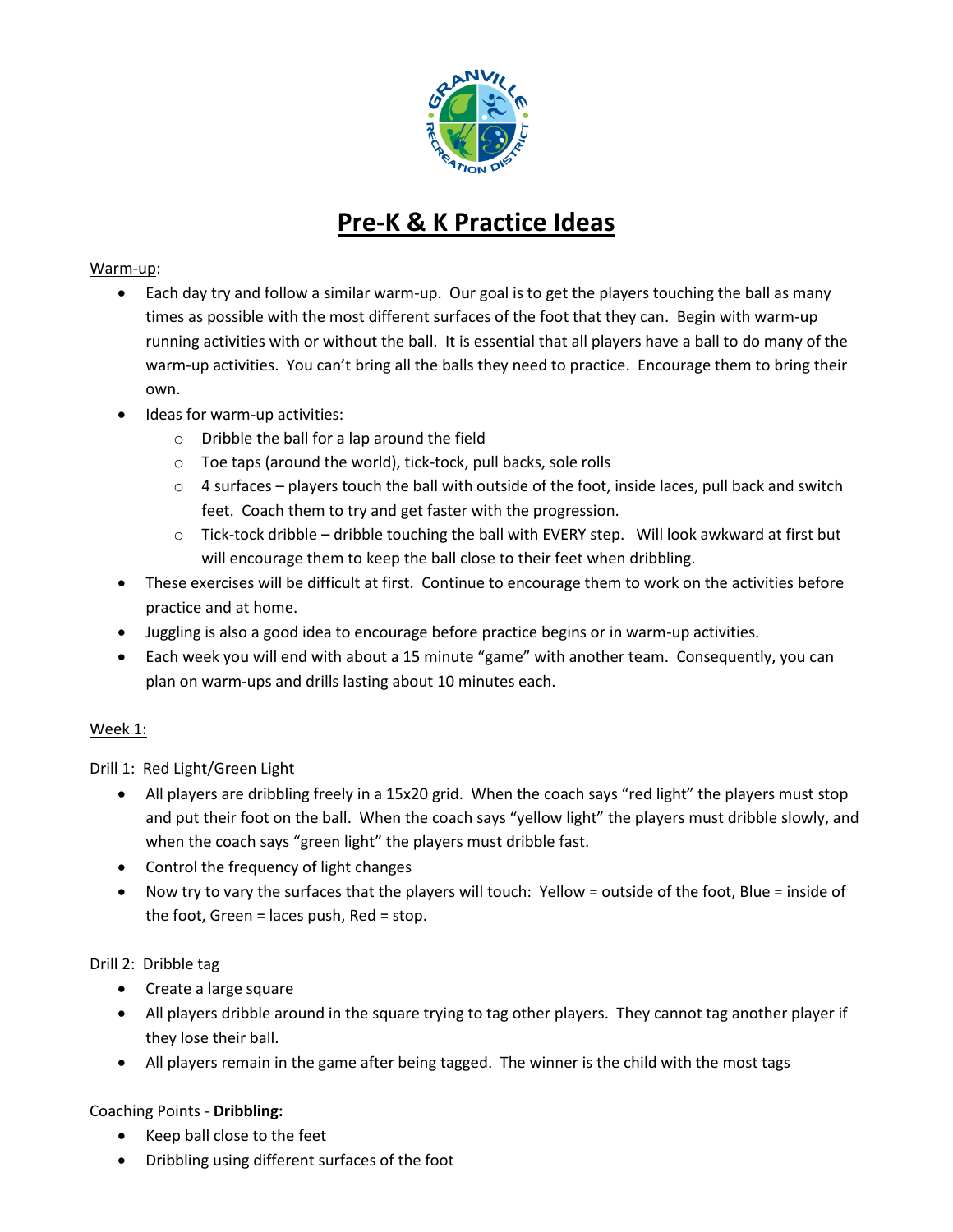- Changing speed and direction
- Running with the ball
- Sudden changes of pace
- How to stop the soccer ball
- Decision Making
	- o What foot to use
	- o When and how to stop the soccer ball
	- o Where to go with the soccer ball
- 1v1 attacking and defending
- Protecting the ball

#### Week 2:

Drill 1: Cross Over Dribbling:

- Create a 15 x 20 yard grid. All players need a ball and need to stand somewhere around the perimeter (spread them out). When the coach says **"GO"** the players will try to dribble to the other side of the grid. When they reach the other side, the players turn and dribble back to their spots.
- Variation 2: Have then reach the other side and return to another spot.
- Variation 3: Time the activity and see how many times the players cross over in 30 seconds or a minute. They will need to add time, however, if they lose their ball outside the grid

#### Drill 2: Steal/Shield

- Coaches pair up the players with one ball between them. One player starts with the ball and at coach's command his/her partner tries to steal the ball away. The player with the ball should work to keep that players' body in between their opponent and the ball shielding it from the other player. Play 30- 45 second "matches". The player who ends with the ball gets a point. If the ball goes out of bounds, one of the players must get it back in play very quickly.
	- a. Coaching considerations: Body sideways on to opponent. Use arm to protect and know where defender is going. Knees bent. Turn as defender attacks or reaches for the ball.

#### Week 3:

Drill 1: Gate Dribbling

- In about a 20 x 25 yard area set up as many "gates" (2 cones about 2 yards apart) as kids minus 1. Players dribble around the area and must dribble through the gates in order to score a point. Players keep track of their own points and the player with the most points after 1 minute wins. Repeat asking the players to beat their score by 1 or more points.
	- b. Coaching considerations: Keep the ball close. Work on changing directions with the ball by "chopping" with the foot. Accelerate after going through a gate. Stress decision-making (which gate) based upon where the other players are on the field.
- Variations: Coaches can have players dribble with only the right or left foot. Can also play "Bandit" gates. Same drill as above except 2-3 players are the "Bandits" on the field and try to take the ball from the other players. When the bandit steals the soccer ball, the player that lost the ball becomes the bandit.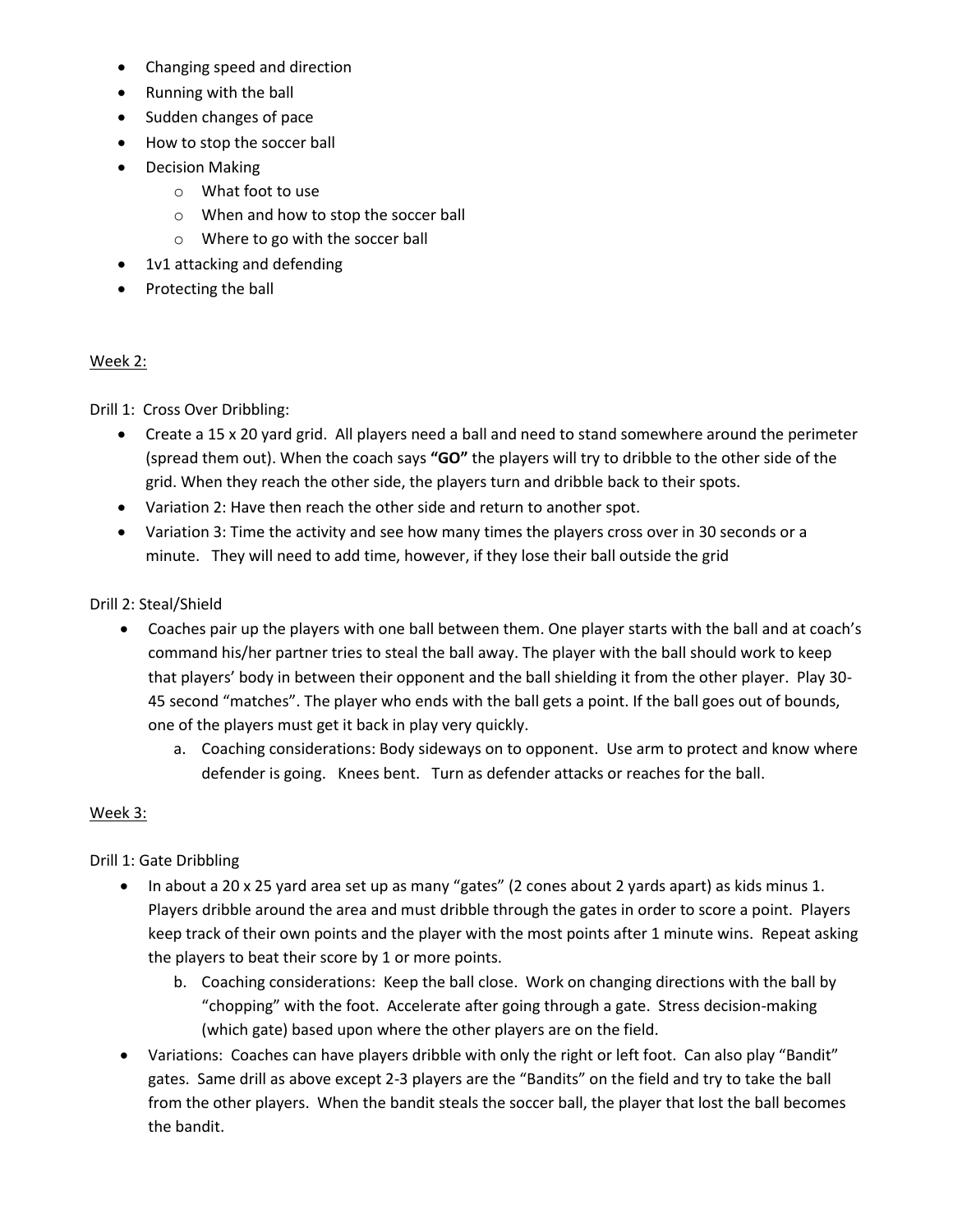• Can also use this drill to practice passing. Pair up players. Each time they pass successfully between the gates to their partner, they get a point.

Drill 2: Freeze Tag:

- All players are dribbling a soccer ball in a 15x20 yard grid. 1-2 players dribble a soccer ball, but they are the freeze monsters. The freeze monsters tag other players who then freeze with the soccer ball above their head. The activity ends when all players are frozen.
- Players can unfreeze each other by tagging them
- Version 2: One coach may be the freeze monster while another is unfreezing players.
- Version 3: Players can unfreeze each other by kicking the ball through their legs.

## Week 4:

Drill 1: Red Light/Green Light

- All players are dribbling freely in a 15x20 grid. When the coach says "red light" the players must stop and put their foot on the ball. When the coach says "yellow light" the players must dribble slowly, and when the coach says "green light" the players must dribble fast.
- Control the frequency of light changes

Now try to vary the surfaces that the players will touch: Yellow = outside of the foot, Blue = inside of the foot, Green = laces push, Red = stop.

Drill 2: Get "Outta" There (1v1):

- The players are divided into two teams, and positioned at either side of the coach outside a 10x15 yard grid with two small goals on each end line. The coach serves a ball into the grid and the players try to gain possession and score on their opponent. If a goal is scored or the soccer ball goes out of bounds, the coach yells "Get outta there" and the next two players come on the field.
- Give the players a time limit for trying to score in order to limit the amount of time the other kids are waiting.

## Week 5:

Drill 1: Mine Field

- Coaches set up a cones randomly in a area where there is about 2 yards between each cone
- Players dribble around the cones trying not to hit the cones
- Coaching considerations: Make sure players keep the ball close to their feet and use a "chopping" motion to get move the balls away from the cones

Drill 2: Capture the Balls:

- Players should be divided into equal teams to play in a grid with each team's home in one of the corners of the grid.
- Soccer balls are in the middle of the grid with all players starting inside their home bases.
- On the coach's command, the players each get one ball. They try to dribble or pass it into their home base. Players can also steal soccer balls from their opponent's home bases and dribble or pass them into their bases.
- Call time and each team counts the balls they have collected.